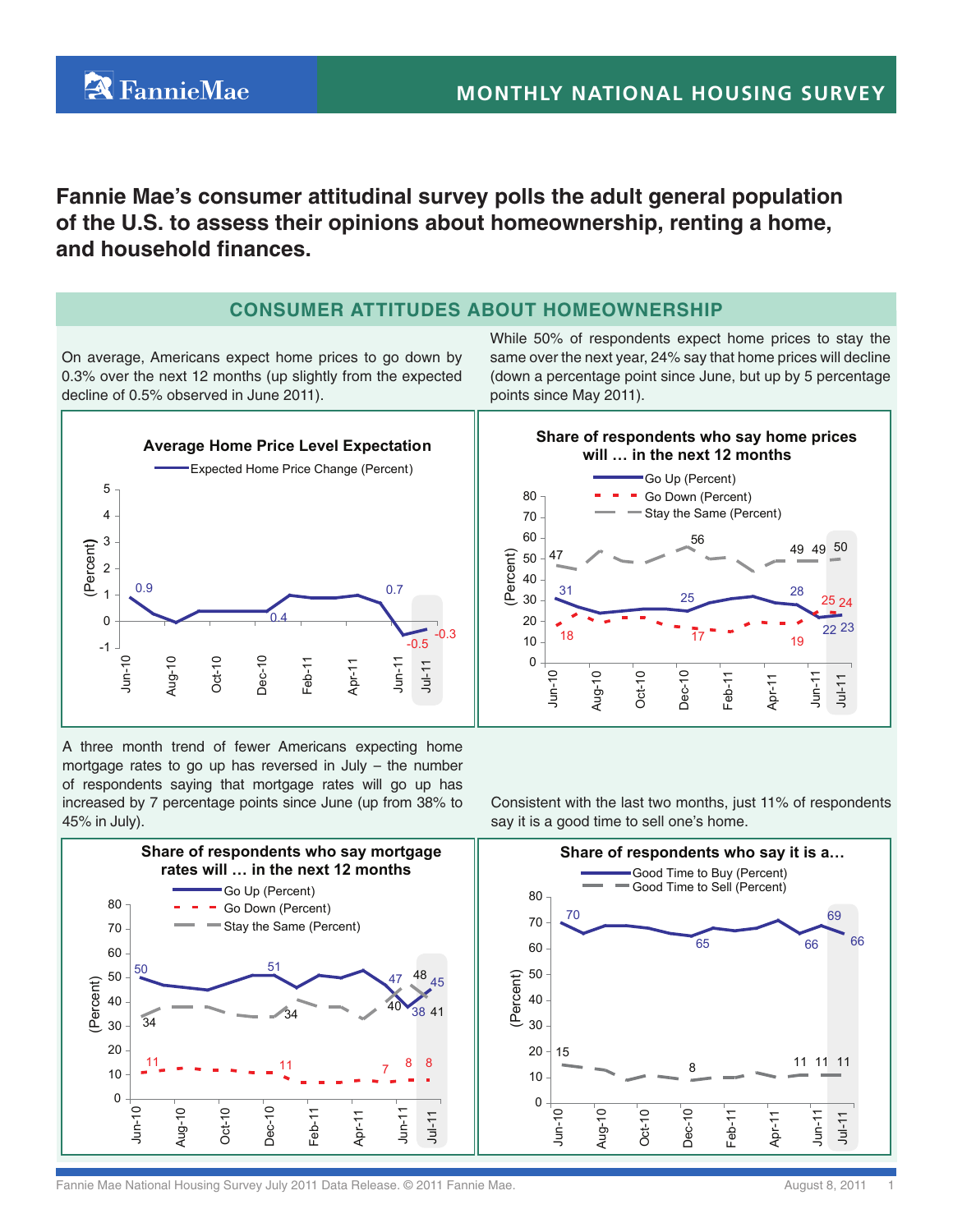

# **Consumer Attitudes About Home rental**

On average, Americans expect home rental prices to go up by 3.6% over the next year, down slightly from the expected average of 3.9% observed in June.

Consistent with previous months, 7% of respondents believe that home rental prices will decline in the next 12 months.



Compared to June, fewer Americans say they would buy their next home (down by 5 percentage points) and more of those surveyed say they would rent (up by 3 percentage points).

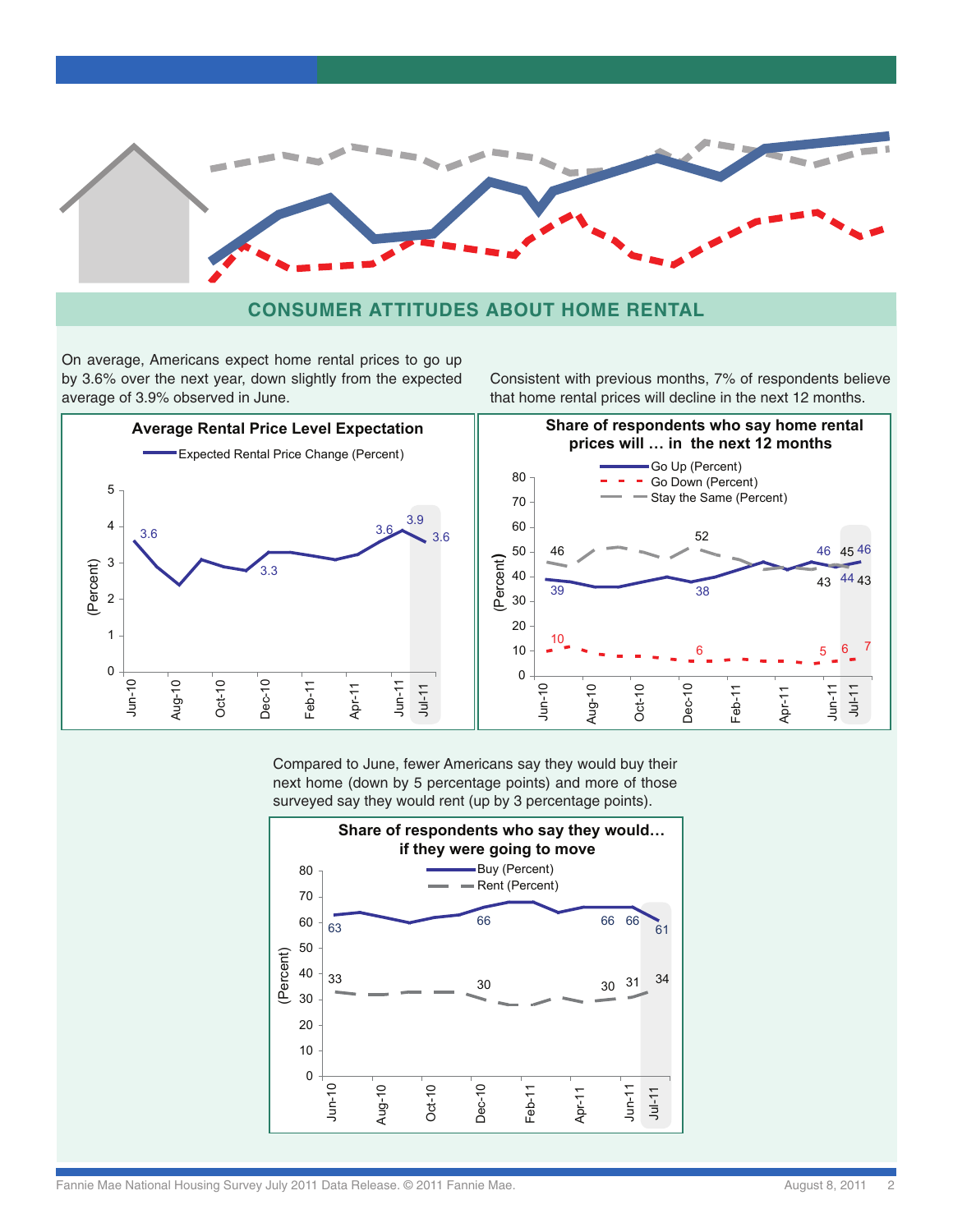

### **Consumer Attitudes About Household finances**

For the third month in a row, optimism about personal finances has declined. 35% of respondents expect their finances to get better over the next year, down from 40% in April.



Consistent with June, 20% of respondents say their household income has increased over the past 12 months, while 17% say that their income has declined significantly.



In July, the income gap versus 12 months ago has declined slightly from  $+4$  in June to  $+3$ , while the expense gap vs. 12 months ago has increased by two points since June (up from +28 to +30 in July).



Compared to June, more Americans report an increase in household expenses (up from 37% to 40%).

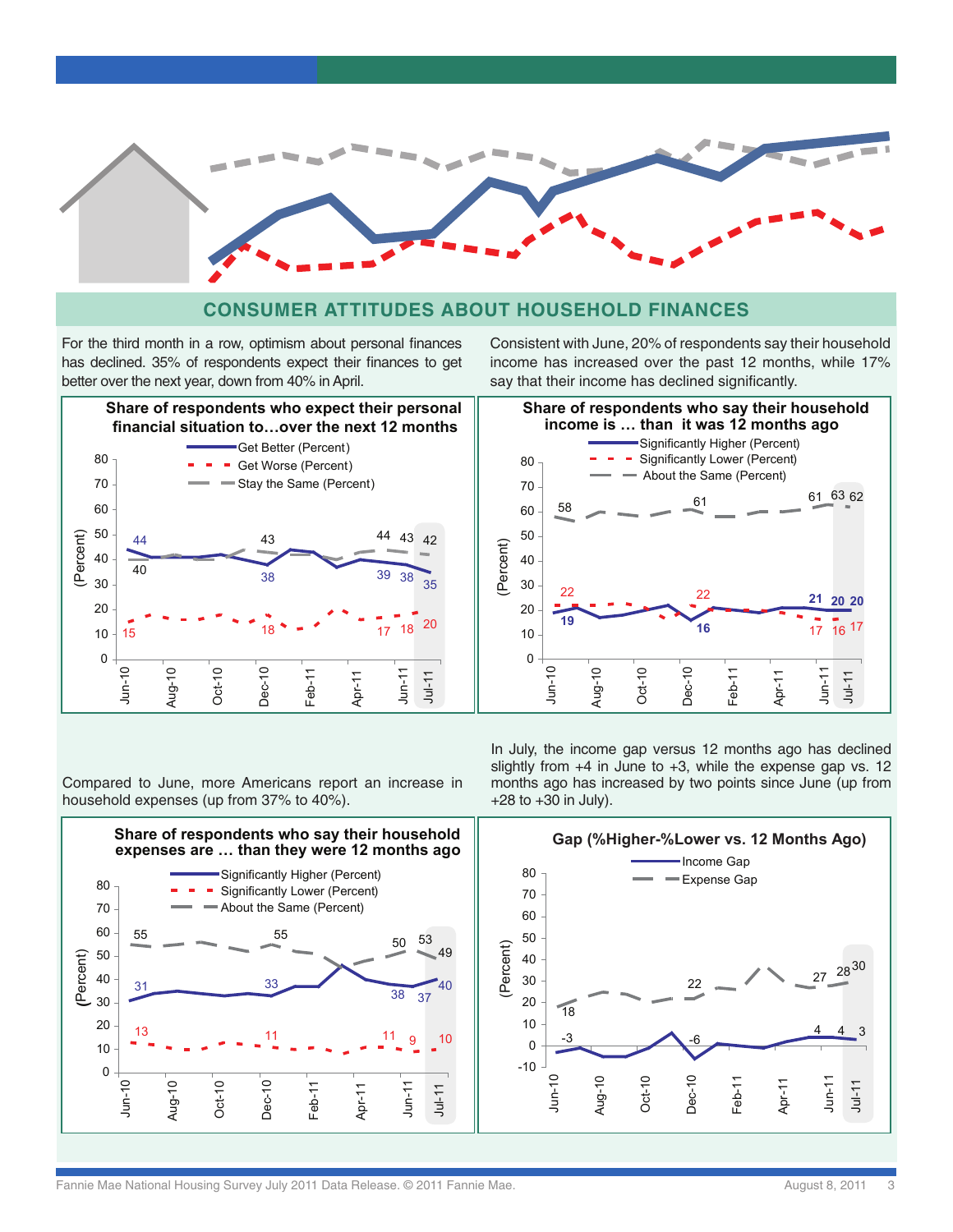# **Fannie Mae National Housing Survey** July 2011 **APPENDIX**

### **About the Survey**

The Fannie Mae National Housing Survey polled a nationally representative sample of 1,000 respondents aged 18 and older between July 5, 2011 and July 26, 2011. Findings were compared to the same survey conducted monthly beginning June 2010.

Interviews were conducted by Penn Schoen Berland, in coordination with Fannie Mae.

The statistics in this release are estimated from sample surveys and are subject to sampling variability as well as nonsampling error, including bias and variance from response, nonreporting, and undercoverage. Expected price changes are calculated by creating an average of all responses, using a 0% change for those who said prices would stay the same, and excluding outliers beyond two standard deviations. All figures are shown in percentages, except where otherwise stated.

#### **July Audience Size: General Population (N=1,000) Margin of Error: ±3.1%** Margin of Error: ±3.1%

| <b>Average home price level expectation</b> |        |  |
|---------------------------------------------|--------|--|
|                                             | $\%$   |  |
| <b>July 2010</b>                            | 0.3    |  |
| August 2010                                 | $-0.0$ |  |
| September 2010                              | 0.4    |  |
| October 2010                                | 0.4    |  |
| November 2010                               | 0.4    |  |
| December 2010                               | 0.4    |  |
| January 2011                                | 1.0    |  |
| February 2011                               | 0.9    |  |
| March 2011                                  | 0.9    |  |
| April 2011                                  | 0.9    |  |
| May 2011                                    | 0.7    |  |
| <b>June 2011</b>                            | $-0.5$ |  |
| <b>July 2011</b>                            | $-0.3$ |  |

#### **Share of respondents who say home prices will go up, go down, or stay the same in the next 12 months**

|                  | % Go Up | % Go Down | % Stay the Same |
|------------------|---------|-----------|-----------------|
| <b>July 2010</b> | 27      | 24        | 45              |
| August 2010      | 24      | 19        | 54              |
| September 2010   | 25      | 22        | 49              |
| October 2010     | 26      | 22        | 48              |
| November 2010    | 26      | 18        | 52              |
| December 2010    | 25      | 17        | 56              |
| January 2011     | 29      | 16        | 50              |
| February 2011    | 31      | 15        | 51              |
| March 2011       | 32      | 20        | 44              |
| April 2011       | 29      | 19        | 49              |
| May 2011         | 28      | 19        | 49              |
| <b>June 2011</b> | 22      | 25        | 49              |
| <b>July 2011</b> | 23      | 24        | 50              |

Fannie Mae National Housing Survey July 2011 Data Release. © 2011 Fannie Mae. <br>
August 8, 2011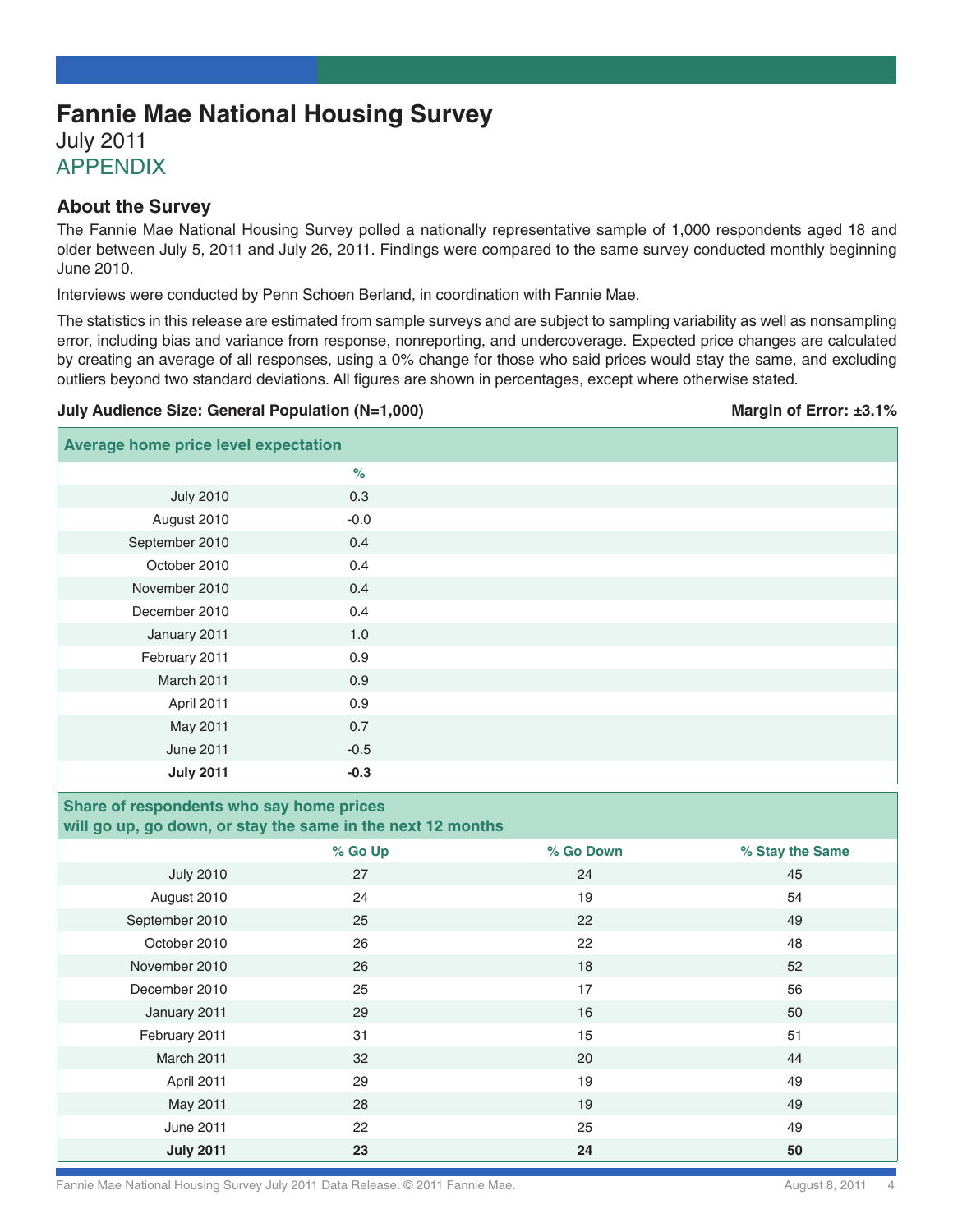|                  |         | Share of respondents who say mortgage rates will go up, go down, or stay the same in the next 12 months |                 |
|------------------|---------|---------------------------------------------------------------------------------------------------------|-----------------|
|                  | % Go Up | % Go Down                                                                                               | % Stay the Same |
| <b>July 2010</b> | 47      | $12 \overline{ }$                                                                                       | 38              |
| August 2010      | 46      | 13                                                                                                      | 38              |
| September 2010   | 45      | 12                                                                                                      | 38              |
| October 2010     | 48      | 12                                                                                                      | 35              |
| November 2010    | 51      | 11                                                                                                      | 34              |
| December 2010    | 51      | 11                                                                                                      | 34              |
| January 2011     | 46      | $\overline{7}$                                                                                          | 41              |
| February 2011    | 51      | $\overline{7}$                                                                                          | 38              |
| March 2011       | 50      | $\overline{7}$                                                                                          | 38              |
| April 2011       | 53      | 8                                                                                                       | 33              |
| May 2011         | 47      | $\overline{7}$                                                                                          | 40              |
| June 2011        | 38      | 8                                                                                                       | 48              |
| <b>July 2011</b> | 45      | 8                                                                                                       | 41              |

**Share of respondents who say it is a good time to buy, and share of respondents who say it is a good time to sell**

|                  | % Good Time to Buy | % Good Time to Sell |  |
|------------------|--------------------|---------------------|--|
| <b>July 2010</b> | 66                 | 14                  |  |
| August 2010      | 69                 | 13                  |  |
| September 2010   | 69                 | 9                   |  |
| October 2010     | 68                 | 11                  |  |
| November 2010    | 66                 | 10                  |  |
| December 2010    | 65                 | 8                   |  |
| January 2011     | 68                 | 10                  |  |
| February 2011    | 67                 | 10                  |  |
| March 2011       | 68                 | 12                  |  |
| April 2011       | 71                 | 10                  |  |
| May 2011         | 66                 | 11                  |  |
| <b>June 2011</b> | 69                 | 11                  |  |
| <b>July 2011</b> | 66                 | 11                  |  |

# **Average rental price level expectation**

|                  | $\%$ |  |
|------------------|------|--|
| <b>July 2010</b> | 2.9  |  |
| August 2010      | 2.4  |  |
| September 2010   | 3.1  |  |
| October 2010     | 2.9  |  |
| November 2010    | 2.8  |  |
| December 2010    | 3.3  |  |
| January 2011     | 3.3  |  |
| February 2011    | 3.2  |  |
| March 2011       | 3.1  |  |
| April 2011       | 3.2  |  |
| May 2011         | 3.6  |  |
| <b>June 2011</b> | 3.9  |  |
| <b>July 2011</b> | 3.6  |  |

Fannie Mae National Housing Survey July 2011 Data Release. © 2011 Fannie Mae. August 8, 2011 5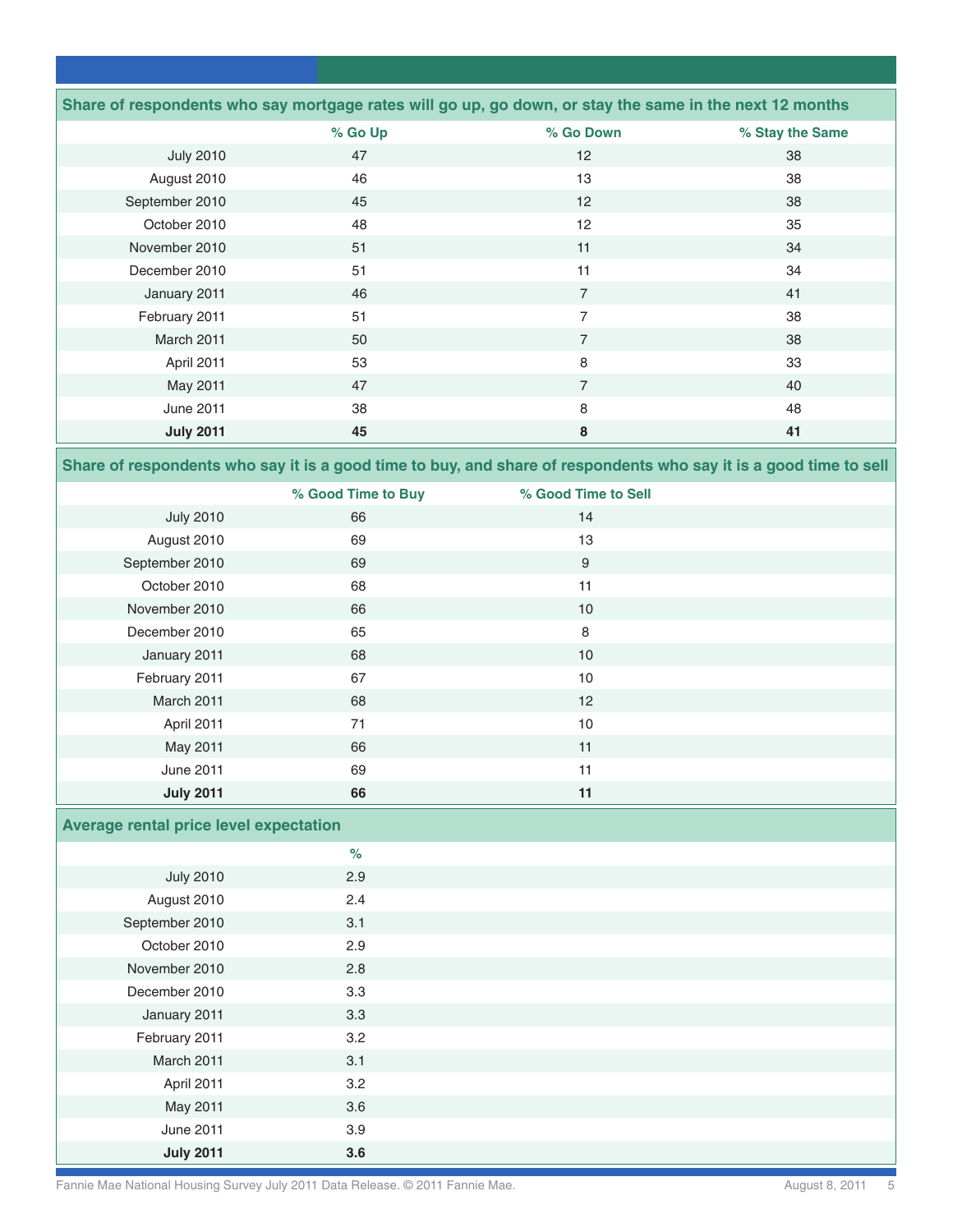|                  |         | Share of respondents who say home rental prices will go up, go down, or stay the same in the next 12 months |                 |
|------------------|---------|-------------------------------------------------------------------------------------------------------------|-----------------|
|                  | % Go Up | % Go Down                                                                                                   | % Stay the Same |
| <b>July 2010</b> | 38      | 12                                                                                                          | 44              |
| August 2010      | 36      | 9                                                                                                           | 51              |
| September 2010   | 36      | 8                                                                                                           | 52              |
| October 2010     | 38      | 8                                                                                                           | 50              |
| November 2010    | 40      | 7                                                                                                           | 47              |
| December 2010    | 38      | 6                                                                                                           | 52              |
| January 2011     | 40      | 6                                                                                                           | 49              |
| February 2011    | 43      | 7                                                                                                           | 47              |
| March 2011       | 46      | 6                                                                                                           | 43              |
| April 2011       | 43      | 6                                                                                                           | 44              |
| May 2011         | 46      | 5                                                                                                           | 43              |
| June 2011        | 44      | 6                                                                                                           | 45              |
| <b>July 2011</b> | 46      | 7                                                                                                           | 43              |

### **Share of respondents who say they would buy or rent if they were going to move**

|                  | % Buy | %Rent |  |
|------------------|-------|-------|--|
| <b>July 2010</b> | 64    | 32    |  |
| August 2010      | 62    | 32    |  |
| September 2010   | 60    | 33    |  |
| October 2010     | 62    | 33    |  |
| November 2010    | 63    | 33    |  |
| December 2010    | 66    | 30    |  |
| January 2011     | 68    | 28    |  |
| February 2011    | 68    | 28    |  |
| March 2011       | 64    | 31    |  |
| April 2011       | 66    | 29    |  |
| May 2011         | 66    | 30    |  |
| <b>June 2011</b> | 66    | 31    |  |
| <b>July 2011</b> | 61    | 34    |  |

# **Share of respondents who expect their personal financial situation to get better, get worse, or stay the same over the next 12 months**

|                  | % Get Better | % Get Worse | % Stay the Same |
|------------------|--------------|-------------|-----------------|
| <b>July 2010</b> | 41           | 18          | 40              |
| August 2010      | 41           | 16          | 42              |
| September 2010   | 41           | 16          | 40              |
| October 2010     | 42           | 18          | 40              |
| November 2010    | 40           | 14          | 44              |
| December 2010    | 38           | 18          | 43              |
| January 2011     | 44           | 12          | 42              |
| February 2011    | 43           | 13          | 42              |
| March 2011       | 37           | 21          | 40              |
| April 2011       | 40           | 16          | 43              |
| May 2011         | 39           | 17          | 44              |
| <b>June 2011</b> | 38           | 18          | 43              |
| <b>July 2011</b> | 35           | 20          | 42              |

Fannie Mae National Housing Survey July 2011 Data Release. © 2011 Fannie Mae. August 8, 2011 6